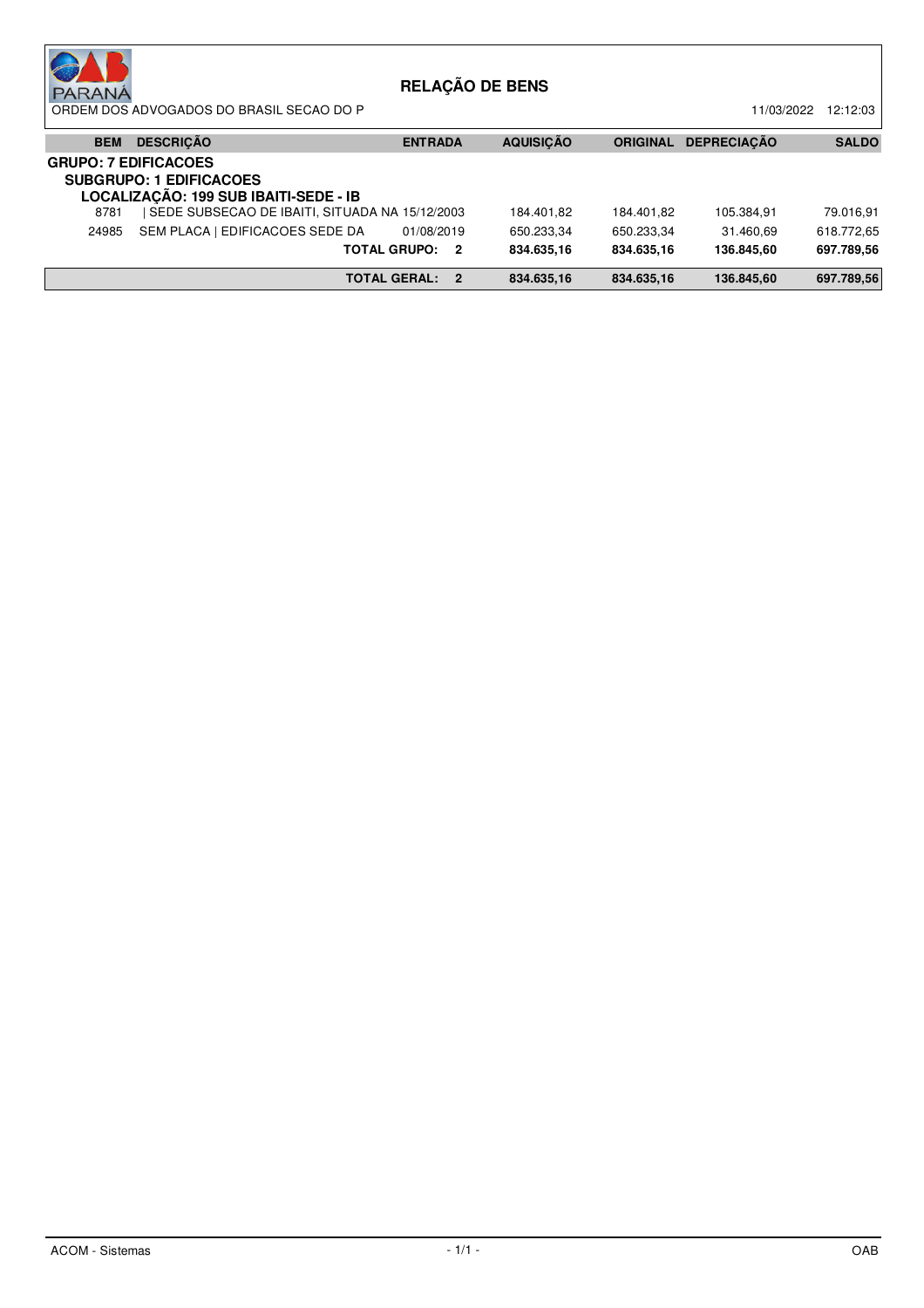| <b>PARANA</b> | ORDEM DOS ADVOGADOS DO BRASIL SECAO DO P                                                                                                 |                     | <b>RELAÇÃO DE BENS</b> |                 | 11/03/2022         | 12:14:23     |
|---------------|------------------------------------------------------------------------------------------------------------------------------------------|---------------------|------------------------|-----------------|--------------------|--------------|
| <b>BEM</b>    | <b>DESCRICÃO</b>                                                                                                                         | <b>ENTRADA</b>      | <b>AQUISICÃO</b>       | <b>ORIGINAL</b> | <b>DEPRECIACÃO</b> | <b>SALDO</b> |
|               | <b>GRUPO: 12 EDIFICACOES AJUSTE DE AVALIACAO</b><br>SUBGRUPO: 1 EDIFICACOES AJUSTE DE AVALIACAO<br>LOCALIZAÇÃO: 199 SUB IBAITI-SEDE - IB |                     |                        |                 |                    |              |
| 20545         | EDIFICACAO LOCALIZADA NA RUA ELIAS 01/12/2016<br>VALOR DE AJUSTE DE AVALIACAO PATRIMONIAL EDIFICACOES SUBSECAO DE IBAITI                 |                     | 361.829.43             | 361.829.43      | 38.534.76          | 323.294.67   |
|               |                                                                                                                                          | <b>TOTAL GRUPO:</b> | 361.829.43             | 361.829.43      | 38.534.76          | 323.294.67   |
|               |                                                                                                                                          | <b>TOTAL GERAL:</b> | 361.829,43             | 361.829.43      | 38.534.76          | 323.294,67   |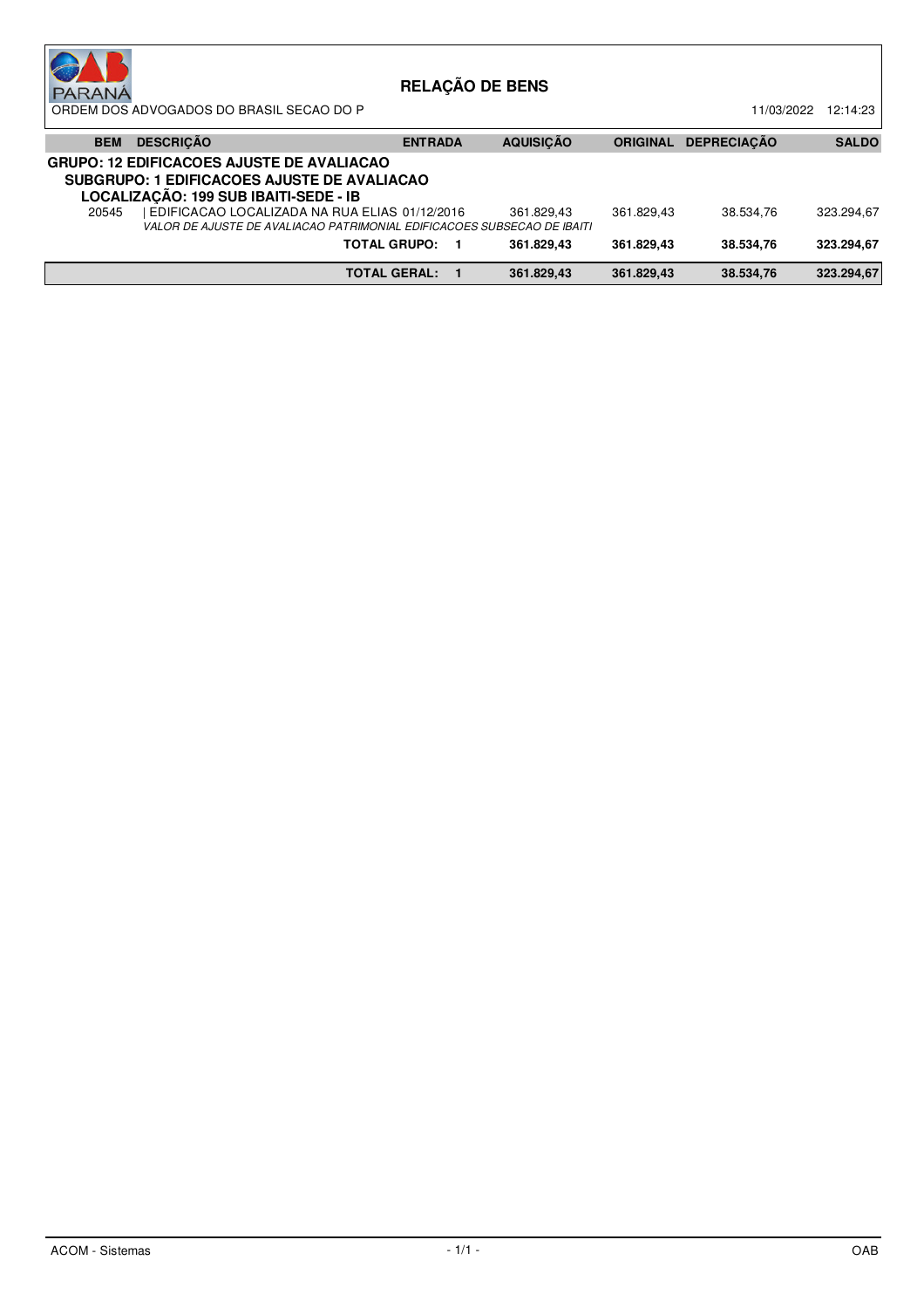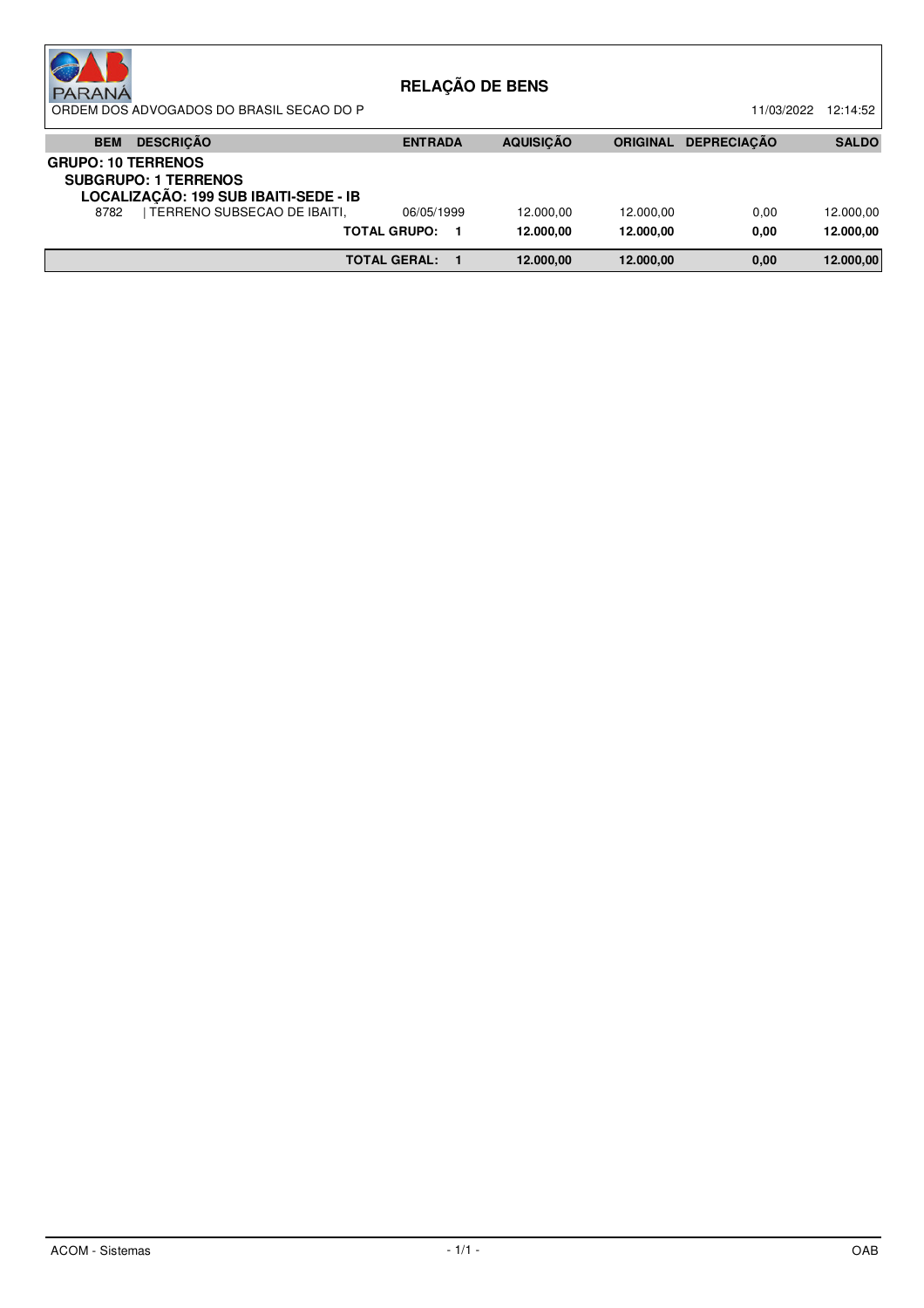| <b>PARANÁ</b> | ORDEM DOS ADVOGADOS DO BRASIL SECAO DO P                                                                                                       |                     | <b>RELAÇÃO DE BENS</b> |                 | 11/03/2022         | 12:15:14     |
|---------------|------------------------------------------------------------------------------------------------------------------------------------------------|---------------------|------------------------|-----------------|--------------------|--------------|
| <b>BEM</b>    | <b>DESCRIÇÃO</b>                                                                                                                               | <b>ENTRADA</b>      | <b>AQUISICÃO</b>       | <b>ORIGINAL</b> | <b>DEPRECIACÃO</b> | <b>SALDO</b> |
|               | <b>GRUPO: 13 TERRENOS AJUSTE DE AVALIACAO PATRIMONIAL</b><br>SUBGRUPO: 1 TERRENOS AJUSTE DE AVALIACAO<br>LOCALIZAÇÃO: 199 SUB IBAITI-SEDE - IB |                     |                        |                 |                    |              |
| 20544         | I TERRENO LOCALIZADO NA RUA ELIAS<br>VALOR DE AJUSTE DE AVALIACAO PATRIMONIAL TERRENO SUBSECAO DE IBAITI EM                                    | 01/12/2016          | 148.000.00             | 148.000.00      | 0.00               | 148.000.00   |
|               |                                                                                                                                                | <b>TOTAL GRUPO:</b> | 148.000.00             | 148.000.00      | 0,00               | 148.000.00   |
|               |                                                                                                                                                | <b>TOTAL GERAL:</b> | 148.000.00             | 148.000.00      | 0,00               | 148.000,00   |